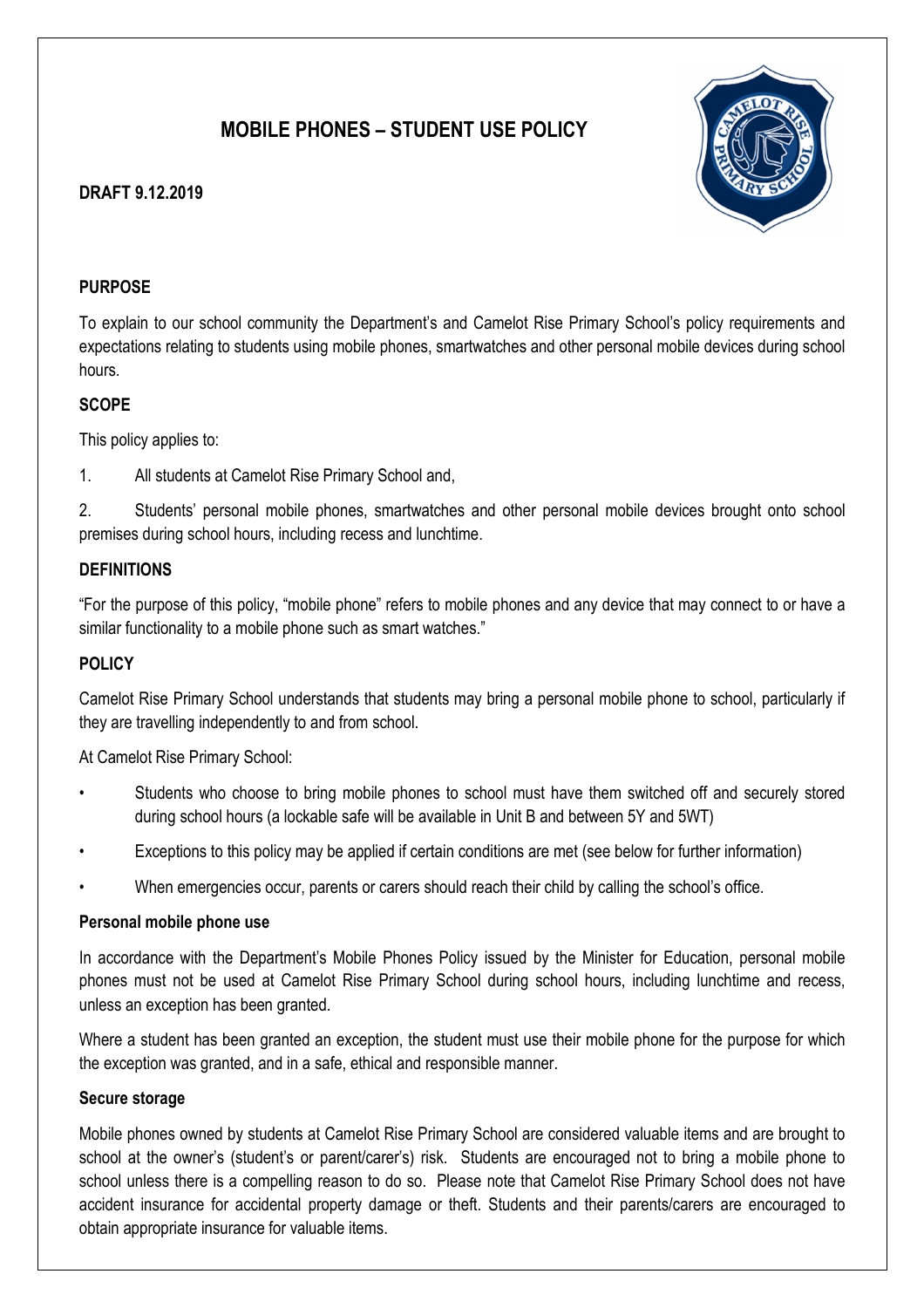Where students bring a mobile phone to school, Camelot Rise Primary School will provide secure storage. Secure storage is storage that cannot be readily accessed by those without permission to do so. At Camelot Rise Primary School, students are required to store their phones in the lockable safe available in Unit B and between 5Y and 5WT. Please ensure the phone is named or alternatively placed in a ziplock bag with the students name on it.

## **Enforcement**

Students who use their personal mobile phones inappropriately at Camelot Rise Primary School may be issued with consequences consistent with our school's existing student engagement polices. In particular, the CRPS Student Engagement and Wellbeing and/or Ant- Bullying policies.

At Camelot Rise Primary School inappropriate use of mobile phones is any use during school hours, unless an exception has been granted, and particularly use of a mobile phone:

- in any way that disrupts the learning of others
- to send inappropriate, harassing or threatening messages or phone calls
- to engage in inappropriate social media use including cyber bullying

• to capture video or images of people, including students, teachers and members of the school community without their permission

- to capture video or images in the school toilets, changing rooms, swimming pools and gyms
- during exams and assessments

#### Exceptions

Exceptions to the policy:

- may be applied during school hours if certain conditions are met, specifically,
- Health and wellbeing-related exceptions; and
- Exceptions related to managing risk when students are offsite.
- can be granted by the principal, or by the teacher for that class, in accordance with the Department's Mobile Phones Policy.

The three categories of exceptions allowed under the Department's Mobile Phones Policy are:

#### 1. Learning-related exceptions

| <b>Specific exception</b>                                                                                                                    | <b>Application process</b>                                                                                                                                                                                                                                                 |
|----------------------------------------------------------------------------------------------------------------------------------------------|----------------------------------------------------------------------------------------------------------------------------------------------------------------------------------------------------------------------------------------------------------------------------|
| For specific learning activities where the use of a mobile phone<br>can be demonstrated as the most appropriate learning tool to be<br>used. | Teachers will make application for these exemptions.                                                                                                                                                                                                                       |
| For students for whom a reasonable adjustment to a learning<br>program is needed because of a disability or learning difficulty              | The individual student's Student Support Group will<br>make this application on their behalf. Documentation<br>required: Individual Learning Plan and/or Individual<br>Education Plan that clearly demonstrates that a mobile<br>phone is the only appropriate ICT option. |

#### 2. Health and wellbeing-related exceptions

| <b>Specific exception</b>        | <b>Application process</b>                                                                            |
|----------------------------------|-------------------------------------------------------------------------------------------------------|
| Students with a health condition | Parents can make an application through the Student<br>Wellbeing Coordinator. Documentation required: |